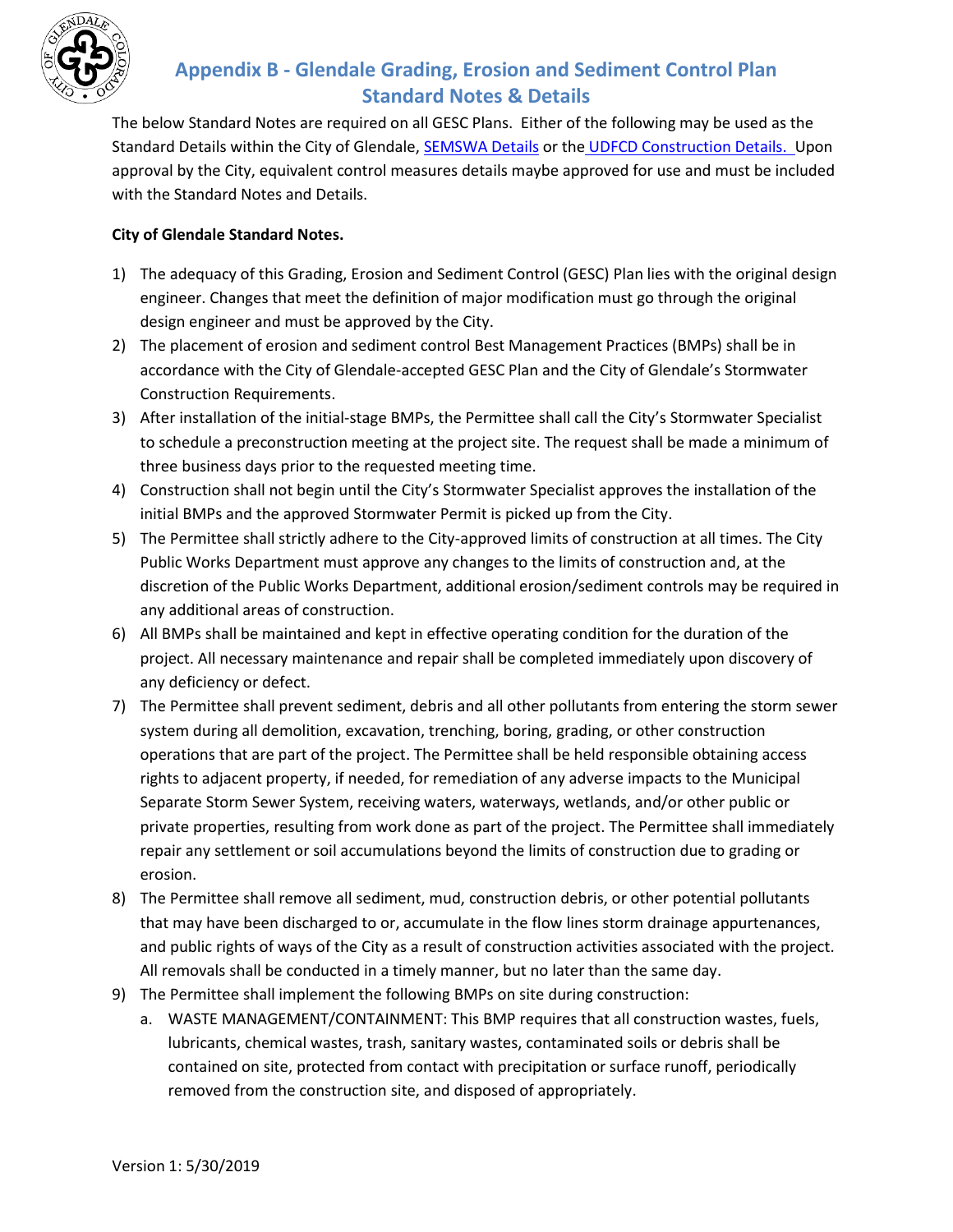

## **Appendix B - Glendale Grading, Erosion and Sediment Control Plan Standard Notes & Details**

- b. SPILL PREVENTION /CONTAINMENT: This BMP defines the measures proposed for preventing, controlling, or containing spills of fuel, lubricants, or other pollutants; and protecting potential pollutants from contact with precipitation or runoff. All chemical or hazardous material spills which may enter waters of the state of Colorado, which include but are not limited to, surface water, ground water and dry gullies or storm sewer leading to surface water, shall be immediately reported to the CDPHE per CRS 25-8-601, and the City. Releases of petroleum products and certain hazardous substances listed under the federal Clean Water Act (40 cfr part 116) must be reported to the National Response Center as well as the CDPHE. The applicable contact information is: Colorado Department of Public Health and Environment toll-free 24-hour environmental emergency spill reporting line 1-877-518-5608; National Response Center (24 hour national spill response) 1-800-424-8802. Spills that pose an immediate risk to human life shall be reported to 911. Failure to report and clean up any spill shall result in issuance of a stop work order.
- c. CHUTE WASHOUT CONTAINMENT: Water used in the cleaning of cement truck delivery chutes shall be discharged to an0 approved concrete washout locations on the job site. The required containment area is to be bermed or walled so that wash water is totally contained. Dried cement waste is removed from the containment area and disposed of appropriately.
	- i. Should a predefined washout location not be available due to the project size, or lack of an area with a suitable ground surface for establishing a containment area, proper disposal of ready mix washout and rinse off water at the job site shall conform to approved techniques and practices.
	- ii. The direct or indirect discharge of water containing waste cement to the storm sewer system is prohibited.
- d. SWEEPING: This BMP requires that impervious surfaces which are adjacent to or contained within construction sites be swept on a daily basis or as needed during the day when sediment and other materials are tracked or discharged on to them. Flushing of paved surfaces with water is prohibited. The City reserves the right to require additional measures to ensure area streets are kept free of sediment and/or construction debris.
- e. PERIMETER CONTROL: This BMP requires that project install a perimeter control measure along the edge of the construction site, to prevent, or filter the discharge of surface runoff from the construction site. The type of perimeter control used shall be determined based on site conditions and location. Maintenance and repair of the control measure shall occur as needed, in a timely manner.
- f. STOCK PILES: Soils that will be stockpiled for more than thirty (30) days shall be protected from wind and water erosion within fourteen (14) days of stockpile construction. Stabilization and protection of the stockpile may be accomplished by any of the following: Mulching, Temporary/Permanent Revegetation Operations, Chemical Soil Stabilizer Application (requires City approval), or erosion control matting/Geotextiles. If stockpiles are located within 100 feet of receiving waters, a drainageway or the site perimeter, additional sediment controls shall be required.
- g. SAW CUTTING OPERATIONS: The Permittee shall protect all storm sewer facilities adjacent to any location where pavement-cutting operations involving wheel cutting, saw cutting, or